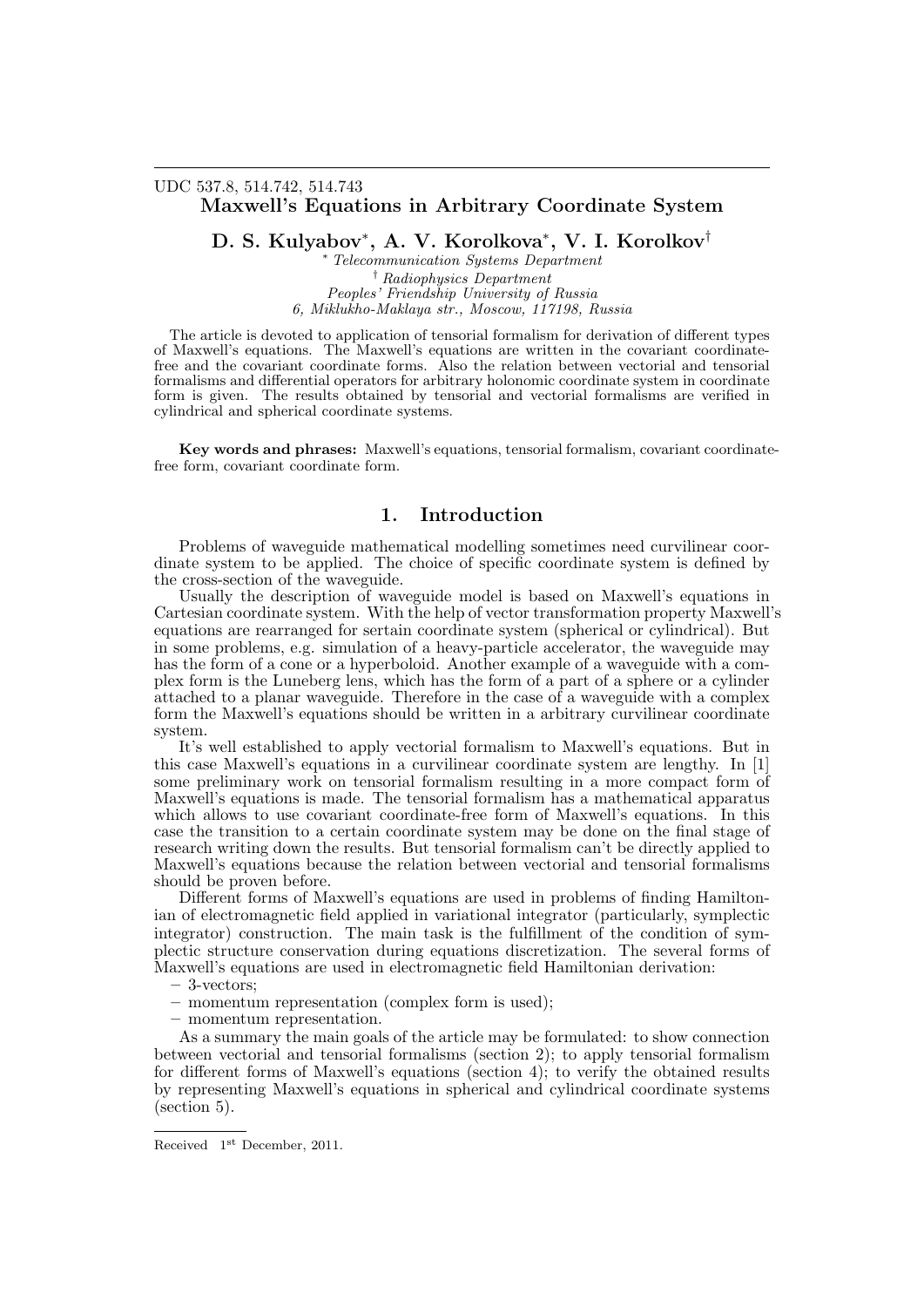## 2. Connection Between Vectorial and Tensorial Formalisms

Let's use the abstract indices formalism introduced in [2] in application to tensor algebra. In [2]  $\alpha$  is the abstract index,  $\alpha$  — a tensor component index. The usage of a component index in some expression means that some arbitrary basis is introduced in this equation and indices obey the Einstein rule of summation (the sum is taken over every numeric index which occurs in one term of the expression twice — top and bottom). Abstract indices have an organizing value.

Let's consider an arbitrary *n*-dimensional vector and space  $V^{\bullet}$  conjugated to  $V^{\bullet}$ space  $V_{\bullet}$ .

In tensorial formalism the basis is given in coordinate form:

$$
\delta_{\underline{i}}^i = \frac{\partial}{\partial x^{\underline{i}}} \in V^\bullet, \quad \delta_{\underline{i}}^{\underline{i}} = dx^{\underline{i}} \in V_\bullet, \quad \underline{i} = \overline{1, n}.
$$

In vectorial formalism the basis is given by elements with the length  $ds^{\underline{i}'}$  upon the corresponding coordinate:

$$
\delta_{\underline{i}'}^i = \frac{\partial}{\partial s^{\underline{i}'}} , \quad \delta_{\underline{i}}^{\underline{i}'} = \mathrm{d} s^{\underline{i}'}, \quad \underline{i}' = \overline{1, n}.
$$

In tensor form:

$$
ds^2 = g_{\underline{i}\underline{j}} dx^{\underline{i}} dx^{\underline{j}}, \quad \underline{i}, \, \underline{j} = \overline{1, n}, \tag{1}
$$

where  $g_{ij}$  — metric tensor.

In vector form:

$$
ds^{2} = g_{\underline{i}'\underline{j}'} ds^{\underline{i}'} ds^{\underline{j}'}, \quad \underline{i}', \underline{j}' = \overline{1, n}.
$$
 (2)

In the case of orthogonal basis, (2) has the form:

$$
ds2 = gi'i'} dsi' dsi', i' = \overline{1, n}.
$$
 (3)

let's express the vector basis through the tensor one:

$$
ds^{\underline{i}'} = h^{\underline{i}'}_{\underline{i}} dx^{\underline{i}}, \quad \frac{\partial}{\partial s^{\underline{i}'}} = h^{\underline{i}}_{\underline{i}'} \frac{\partial}{\partial x^{\underline{i}}},
$$

where  $h_i^{\underline{i}'}$  $\frac{i'}{i},\, h_i^i$  $\frac{i}{i'}, i, i' = \overline{1, n},$  — matrix of Jacobi.

For orthogonal basis from (3)

$$
g_{\underline{i}\underline{i}}\mathrm{d}x^{\underline{i}}\mathrm{d}x^{\underline{i}} = g_{\underline{i}'\underline{i}'}h_{\underline{i}}^{\underline{i}'}h_{\underline{i}}^{\underline{i}'}\mathrm{d}x^{\underline{i}}\mathrm{d}x^{\underline{i}}, \quad \underline{i}, \underline{i}' = \overline{1,n}.
$$

Let's introduce the notation (for orthogonal coordinate system)

$$
(h_{\underline{i}})^2 := h_{\underline{i}}^{i'} h_{\underline{i}}^{i'} = \frac{g_{\underline{i}\underline{i}}}{g_{\underline{i}'\underline{i}'}}
$$
,  $h_{\underline{i}} := h_{\underline{i}}^{i'} = \sqrt{\frac{g_{\underline{i}\underline{i}}}{g_{\underline{i}'\underline{i}'}}}$ ,  $\underline{i}, \underline{i}' = \overline{1, n}$ .

Variables  $h_i$  are called Lame coefficients [3, Vol. 1, p. 34–35].

Let's express vector  $f^i \in V^{\bullet}$  by its components  $f^{\underline{i}}$  in tensor  $\delta_{\underline{i}}^i$  and vector  $\delta_{\underline{i}}^i$ basises:

$$
f^i = f^i \delta^i_{\underline{i}} = f^{\underline{i}} \frac{\partial}{\partial x^{\underline{i}}},
$$

$$
f^i = f^{\underline{i}'} \delta^i_{\underline{i}'} = f^{\underline{i}'} \frac{\partial}{\partial s^{\underline{i}'}} = f^{\underline{i}'} \frac{1}{h^{\underline{i}'}} \frac{\partial}{\partial x^{\underline{i}}},
$$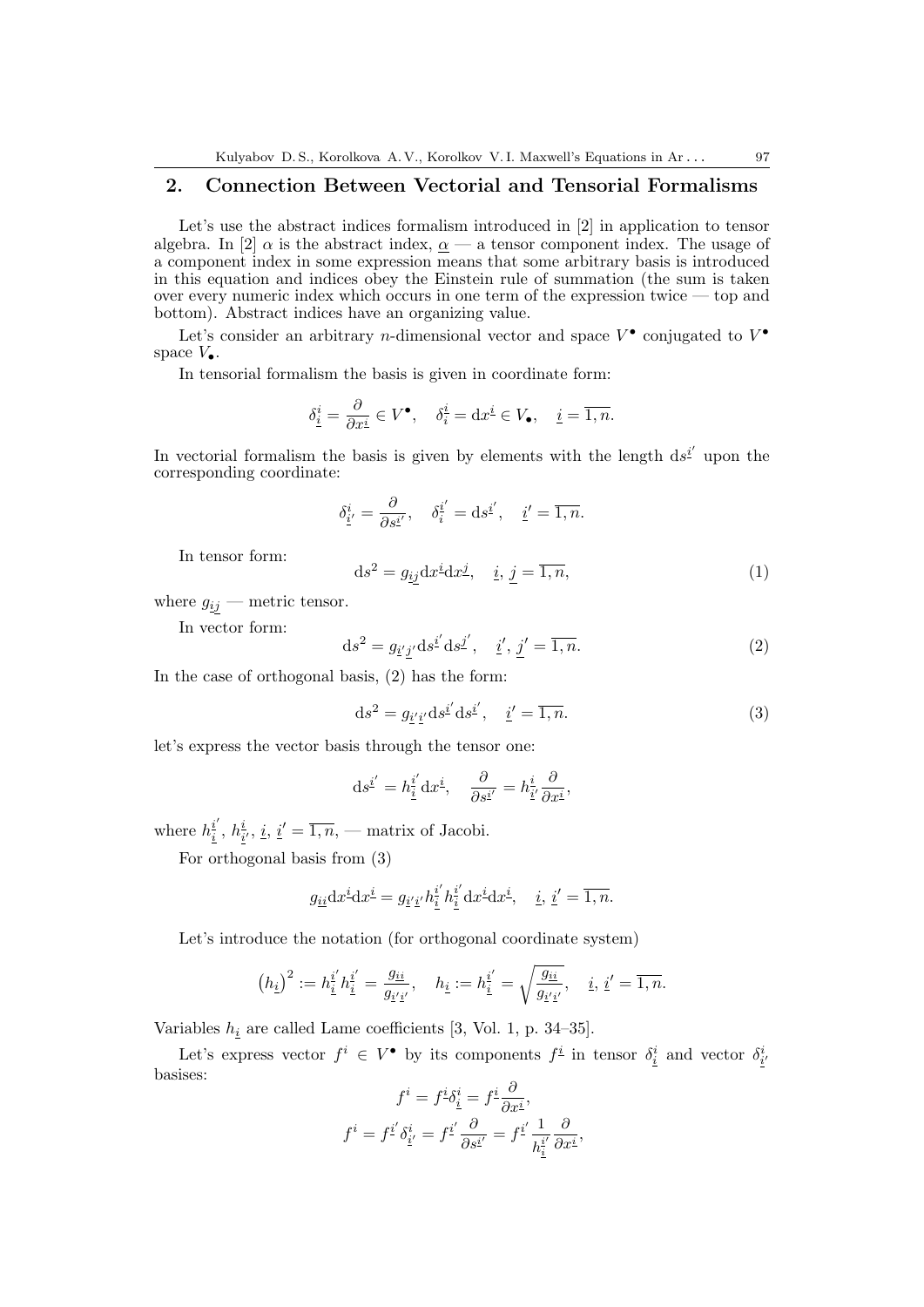and then

$$
f^{\underline{i}'} = f^{\underline{i}} h_{\underline{i}}^{\underline{i}'}, \quad \underline{i}, \, \underline{i}' = \overline{1, n}.
$$

In the similar way, for covectors:

$$
f_i = f_{\underline{i}} \delta_{\underline{i}}^{\underline{i}} = f_{\underline{i}} dx^{\underline{i}},
$$

$$
f_i = f_{\underline{i'}} \delta_{\underline{i}}^{\underline{i'}} = f_{\underline{i'}} ds^{\underline{i'}} = f_{\underline{i'}} h_{\underline{\underline{i}}}^{\underline{i'}} dx^{\underline{i}},
$$

and then

$$
f_{\underline{i}'} = f_{\underline{i}} \frac{1}{h_{\underline{i}}^{i'}}, \quad \underline{i}, \, \underline{i}' = \overline{1, n}.
$$

So the connection between tensorial and vectorial formalisms is proved.

# 3. Tensorial Notation of Differential Operators in Components

Let's present the differential operators in the components (for connections associated with metric).

The expression for gradient:

$$
(\text{grad}\,\varphi)_i = (\text{grad}\,\varphi)_i \delta_i^i, \quad (\text{grad}\,\varphi)_i = \nabla_i \varphi = \partial_i \varphi, \quad i = \overline{1, n}.
$$
 (4)

The variable  $\varphi$  is a scalar.

The expression for an arbitrary vector divergence  $\vec{f} \in V^{\bullet}$  is:

$$
\text{div}\vec{f} = \nabla_i f^i = f^i_{,i} - \Gamma^i_{ji} f^j = f^i_{,i} - f^i \frac{(\sqrt{|g|})_{,i}}{\sqrt{|g|}} = \frac{1}{\sqrt{|g|}} \partial_i \left(\sqrt{|g|} f^i\right),\tag{5}
$$

or in components:

$$
\operatorname{div} \vec{f} = \frac{1}{\sqrt{|g|}} \partial_{\underline{i}} \left( \sqrt{|g|} f^{\underline{i}} \right), \quad \underline{i} = \overline{1, n}.
$$
 (6)

Variable g is det  $(g_{ii}), i = \overline{1, n}.$ 

Because of the nonnegativity of radical expression and because of  $\mathbb{M}^4$  g < 0 in Minkowsky space let's use the following notation  $|g|$ .

The expression for rotor is valid only in  $\mathbb{E}^3$  space:

$$
\left(\operatorname{rot} \vec{f}\right)^i = \left[\vec{\nabla}, \vec{f}\right] = \left(\operatorname{rot} \vec{f}\right)^{\underline{i}} \delta_{\underline{i}}^i, \quad \left(\operatorname{rot} \vec{f}\right)^{\underline{i}} = e^{\underline{i}\underline{j}k} \nabla_{\underline{j}} f_{\underline{k}}, \quad \underline{i}, \, \underline{j}, \, \underline{k} = \overline{1, 3}, \tag{7}
$$

where  $e^{i\underline{j}\underline{k}}$  is the alternating tensor expressed by Levi–Civita simbol  $\varepsilon^{i\underline{j}\underline{k}}$ :

$$
e_{\underline{i}\underline{j}\underline{k}}=\sqrt{|g|}\varepsilon_{\underline{i}\underline{j}\underline{k}},\quad e^{\underline{i}\underline{j}\underline{k}}=\frac{1}{\sqrt{|g|}}\varepsilon^{\underline{i}\underline{j}\underline{k}},\quad \underline{i},\,\underline{j},\,\underline{k}=\overline{1,3}.
$$

From  $(5)$  for divergence and  $(4)$  for gradient one can get Laplacian:

$$
\Delta \varphi = \nabla_i \left( \nabla^i \varphi \right) = \nabla_i \left( g^{ij} (\text{grad } \varphi)_j \right) = \nabla_i \left( g^{ij} \partial_j \varphi \right) = \frac{1}{\sqrt{|g|}} \partial_i \left( \sqrt{|g|} g^{ij} \partial_j \varphi \right). \tag{8}
$$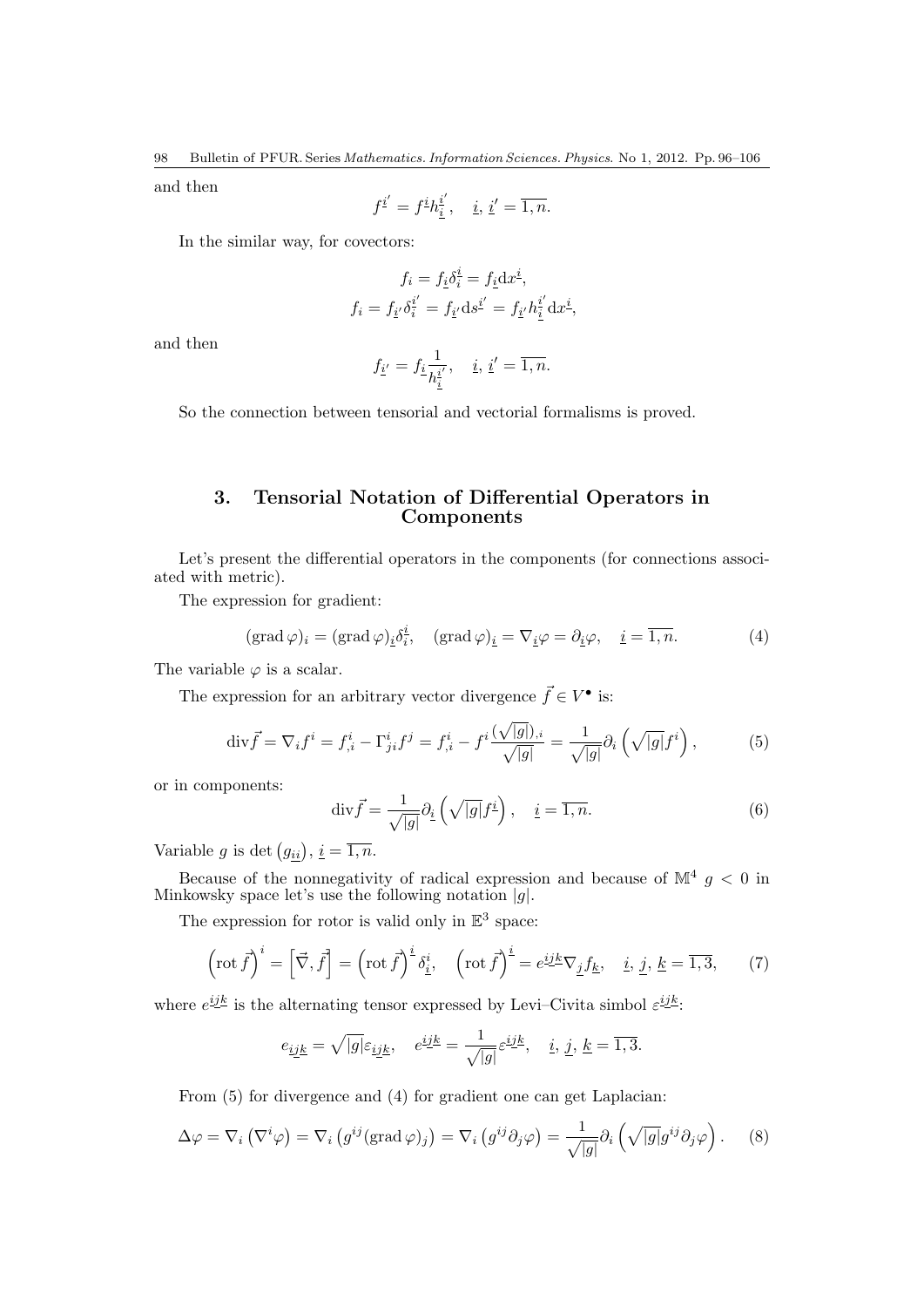# 4. Maxwell's Equations Presentation

Let's consider Maxwell's equations in CGS-system [4]:

$$
\vec{\nabla} \times \vec{E} = -\frac{1}{c} \frac{\partial \vec{B}}{\partial t};
$$
\n
$$
\vec{\nabla} \cdot \vec{D} = 4\pi \rho;
$$
\n
$$
\vec{\nabla} \times \vec{H} = \frac{1}{c} \frac{\partial \vec{D}}{\partial t} + \frac{4\pi}{c} \vec{j};
$$
\n
$$
\vec{\nabla} \cdot \vec{B} = 0.
$$
\n(9)

Here  $\vec{E}$  and  $\vec{H}$  — electric and magnetic intensities,  $\vec{j}$  is the current density,  $\rho$  is the charge density,  $c$  is the light velocity.

## 4.1. Maxwell's Equations Covariant Form by 3-vectors

Let's express the equation (9) in the covariant form

$$
e^{ijk}\nabla_j E_k = -\nabla_0 B^i;
$$
  
\n
$$
\nabla_i D^i = 4\pi \rho;
$$
  
\n
$$
e^{ijk}\nabla_j H_k = \nabla_0 D^i + \frac{4\pi}{c} j^i;
$$
  
\n
$$
\nabla_i B^i = 0.
$$
\n(10)

Let's rewrite the expression (9) in the tensorial formalism components with the help of  $(7)$  and  $(6)$ :

$$
\frac{1}{\sqrt{|g^{(3)}|}} \left[ \partial_{\underline{j}} E_{\underline{k}} - \partial_{\underline{k}} E_{\underline{j}} \right] = -\frac{1}{c} \partial_t B^{\underline{i}}, \quad \underline{i}, \, \underline{j}, \, \underline{k} = \overline{1, 3},
$$
\n
$$
\frac{1}{\sqrt{|g^{(3)}|}} \partial_{\underline{i}} \left( \sqrt{|g^{(3)}|} D^{\underline{i}} \right) = 4\pi \rho, \quad \underline{i} = \overline{1, 3},
$$
\n
$$
\frac{1}{\sqrt{|g^{(3)}|}} \left[ \partial_{\underline{j}} H_{\underline{k}} - \partial_{\underline{k}} H_{\underline{j}} \right] = -\frac{1}{c} \partial_t D^{\underline{i}} + \frac{4\pi}{c} j^{\underline{i}}, \quad \underline{i}, \, \underline{j}, \, \underline{k} = \overline{1, 3},
$$
\n
$$
\frac{1}{\sqrt{|g^{(3)}|}} \partial_{\underline{i}} \left( \sqrt{|g^{(3)}|} B^{\underline{i}} \right) = 0, \quad \underline{i} = \overline{1, 3}.
$$
\n(11)

## 4.2. Maxwell's Equations Covariant Form by 4-vectors

Let's rewrite (9) with the help of electromagnetic field tensors  $F_{\alpha\beta}$  and  $G_{\alpha\beta}$  [5], [6, p. 256, 263–264]:

$$
\nabla_{\alpha} F^{\alpha \beta} = \frac{4\pi}{c} j^{\beta},\tag{12}
$$

$$
\nabla_{\alpha} G_{\beta\gamma} + \nabla_{\beta} G_{\gamma\alpha} + \nabla_{\gamma} G_{\alpha\beta} = 0, \qquad (13)
$$

$$
F_{\underline{\alpha}\underline{\beta}} = \begin{pmatrix} 0 & E_1 & E_2 & E_3 \\ -E_1 & 0 & -B^3 & B^2 \\ -E_2 & B^3 & 0 & -B^1 \\ -E_3 & -B^2 & B^1 & 0 \end{pmatrix}, \quad G_{\underline{\alpha}\underline{\beta}} = \begin{pmatrix} 0 & D_1 & D_2 & D_3 \\ -D_1 & 0 & -H^3 & H^2 \\ -D_2 & H^3 & 0 & -H^1 \\ -D_3 & -H^2 & H^1 & 0 \end{pmatrix},
$$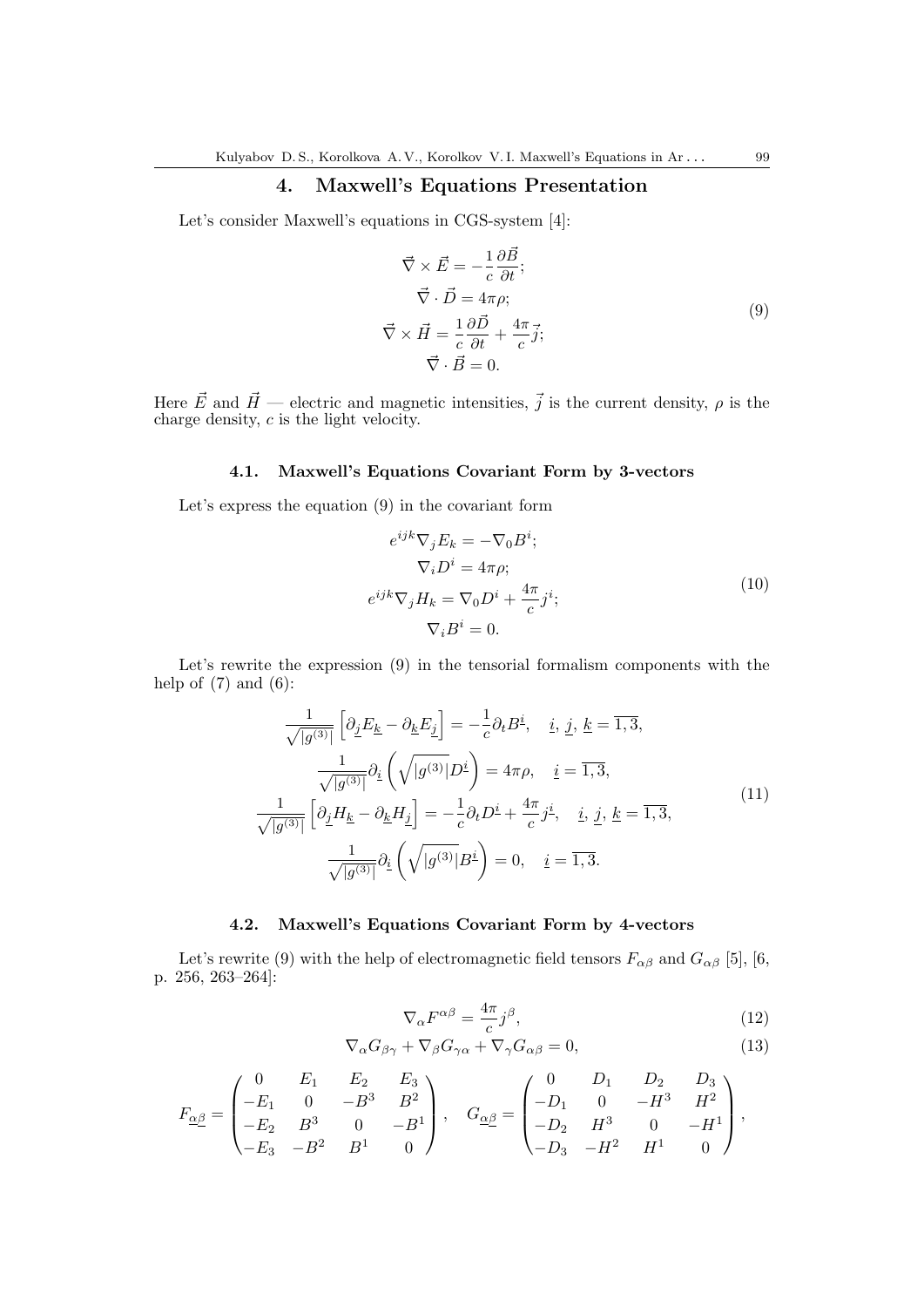$E_i$ ,  $H^{\underline{i}}, \underline{i} = \overline{1,3},$  — components of electric and magnetic fields intensity vectors;  $D_{\underline{i}},$  $B^{\underline{i}}, \underline{i} = \overline{1,3},$  — components of vectors of electric and magnetic induction.

The equation (13) may be rewritten in a simpler form

$$
\nabla_{\alpha}^* G^{\alpha \beta} = 0,\tag{14}
$$

where the tensor  $^*G^{\alpha\beta}$  dual conjugated to  $G^{\alpha\beta}$  is introduced

$$
{}^*G^{\alpha\beta} = \frac{1}{2} e^{\alpha\beta\gamma\delta} G_{\gamma\delta},\tag{15}
$$

where  $e^{\alpha\beta\gamma\delta}$  is the alternating tensor.

The ordered pair  $(E_i, B^i)$   $(F_{\alpha\beta} \sim (E_i, B^i))$  may be assigned to  $F_{\alpha\beta}$  by following

$$
F_{0\underline{i}} = E_i, \quad F_{\underline{i}\underline{j}} = -B^{\underline{k}},
$$
 substitution  $P(\underline{i}, \underline{j}, \underline{k})$  — is even. (16)

So the following expressions may be written

$$
F_{\alpha\beta} \sim (E_i, B^i), \quad F^{\alpha\beta} \sim (-E^i, B_i),
$$
  
\n
$$
G_{\alpha\beta} \sim (D_i, H^i), \quad G^{\alpha\beta} \sim (-D^i, H_i),
$$
  
\n
$$
{}^*G_{\alpha\beta} \sim (H_i, -D^i), \quad {}^*G^{\alpha\beta} \sim (-H^i, -D_i).
$$
\n(17)

#### 4.3. Complex Form of Maxwell's Equations

The complex form of Maxwell's equations was considered by various authors [7, p. 40–42], [8]

Similar to (17) let's introduce correspondence between an ordered pair and a complex 3-vector

$$
F^{i} \sim (E^{i}, B^{i}), \quad F^{i} = E^{i} + iB^{i};
$$
  
\n
$$
G^{i} \sim (D^{i}, H^{i}), \quad G^{i} = D^{i} + iH^{i}.
$$
\n(18)

Let's express intensity and induction by means of complex vectors

$$
E^{i} = \frac{F^{i} + \bar{F}^{i}}{2}, \quad B^{i} = \frac{F^{i} - \bar{F}^{i}}{2i},
$$
  
\n
$$
D^{i} = \frac{G^{i} + \bar{G}^{i}}{2}, \quad H^{i} = \frac{G^{i} - \bar{G}^{i}}{2i}.
$$
\n(19)

Two complementary vectors

$$
K^{i} = \frac{G^{i} + F^{i}}{2}, \quad L^{i} = \frac{\bar{G}^{i} - \bar{F}^{i}}{2}.
$$
 (20)

The expression (10) assumes the form

$$
\nabla_i (K^i + L^i) = 4\pi \rho;
$$
  

$$
-i\nabla_0 (K^i - L^i) + e^{ijk} \nabla_j (K_k - L_k) = i \frac{4\pi}{c} j^i.
$$
 (21)

## 4.3.1. Complex Form of Maxwell's Equations in Vacuum

From  $D^i = E^i$ ,  $H^i = B^i$  and (20) it follows

$$
K^i = E^i + iB^i = F^i, \quad L^i = 0.
$$
 (22)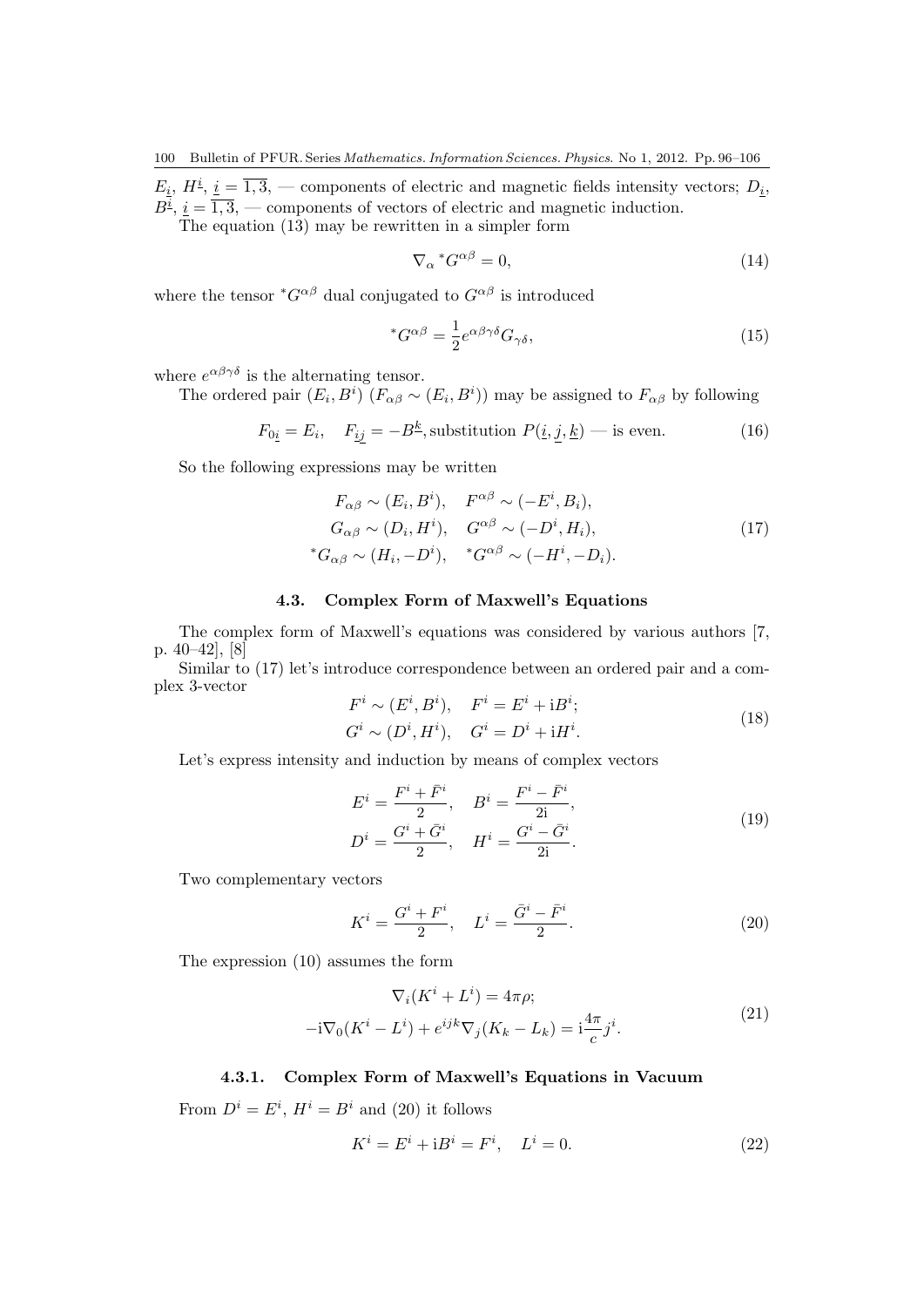Then the equations (21) will have the form

$$
\nabla_i F^i = 4\pi \rho;
$$
  

$$
-i\nabla_0 F^i + e^{ijk}\nabla_j F_k = i\frac{4\pi}{c}j^i.
$$
 (23)

#### 4.3.2. Complex Representation of Maxwell's Equations in Homogeneous Isotropic Space

In homogeneous isotropic space the following relations  $D^i = \varepsilon E^i$ ,  $\mu H^i = B^i$  (where  $\varepsilon$  — dielectric permittivity and  $\mu$  — magnetic permeability) are correct.

The resulting expressions may be simplified as follows. In (23) we need the formal substitutions  $c \to c' = \frac{c}{\sqrt{\varepsilon\mu}}$  (the speed of light in vacuum is substituted by the speed of light in medium) and  $j^{\alpha} \rightarrow \frac{j^{\alpha}}{\sqrt{\varepsilon}}$ . The result:

$$
F^{i} = \sqrt{\varepsilon} E^{i} + \mathrm{i} \frac{1}{\sqrt{\mu}} B^{i},
$$

$$
\nabla_{i} F^{i} = \frac{4\pi}{\sqrt{\varepsilon}} \rho;
$$

$$
e^{ijk} \nabla_{j} F_{k} = \mathrm{i} \frac{4\pi \sqrt{\mu}}{c} j^{i} + \mathrm{i} \frac{\sqrt{\varepsilon \mu}}{c} \frac{\partial F^{i}}{\partial t}.
$$
(24)

#### 4.4. Momentum Representation of Maxwell's Equations

Let's expand the vectors of electric and magnetic fields intensity in a wavevector Fourier series  $k^j$ ,  $j$  — abstract index:

$$
E^{i}(t, x^{j}) = \frac{1}{\sqrt{(2\pi)^{3}}} \int d^{3}k_{j} E^{i}(t, k_{j}) e^{ik_{j}x^{j}},
$$
  
\n
$$
H^{i}(t, x^{j}) = \frac{1}{\sqrt{(2\pi)^{3}}} \int d^{3}k_{j} H^{i}(t, k_{j}) e^{ik_{j}x^{j}},
$$
  
\n
$$
B^{i}(t, x^{j}) = \frac{1}{\sqrt{(2\pi)^{3}}} \int d^{3}k_{j} B^{i}(t, k_{j}) e^{ik_{j}x^{j}},
$$
  
\n
$$
D^{i}(t, x^{j}) = \frac{1}{\sqrt{(2\pi)^{3}}} \int d^{3}k_{j} D^{i}(t, k_{j}) e^{ik_{j}x^{j}},
$$
  
\n
$$
\rho(t, x^{j}) = \frac{1}{\sqrt{(2\pi)}} \int d^{3}k_{j} \rho(t, k_{j}) e^{ik_{j}x^{j}},
$$
  
\n
$$
j^{i}(t, x^{j}) = \frac{1}{\sqrt{(2\pi)^{3}}} \int d^{3}k_{j} j^{i}(t, k_{j}) e^{ik_{j}x^{j}}.
$$
  
\n(25)

Let's note that the vector components  $E^{i}(t, x^{j})$  and  $E^{i}(t, k_{j})$ , (similarly:  $H^{i}(t, x^{j})$ and  $H^{i}(t, k_j)$ ,  $D^{i}(t, x^j)$  and  $D^{i}(t, k_j)$ ,  $B^{i}(t, x^j)$  and  $B^{i}(t, k_j)$ ,  $j^{i}(t, x^j)$  and  $j^{i}(t, k_j)$ ) are used in different basises:

$$
E^i(t, x^j) = E^{\underline{i}}(t, x^j) \delta_{\underline{i}}^i,
$$
  

$$
E^i(t, k_j) = E^{\underline{\hat{i}}}(t, k_j) \delta_{\underline{\hat{i}}}^i,
$$

where the basis  $\delta^i_{\hat{i}}$  is given according to the vector  $k_i$ . For all  $k_i$  the independent basis is defined and that is why one can use expressions under integral sign putting down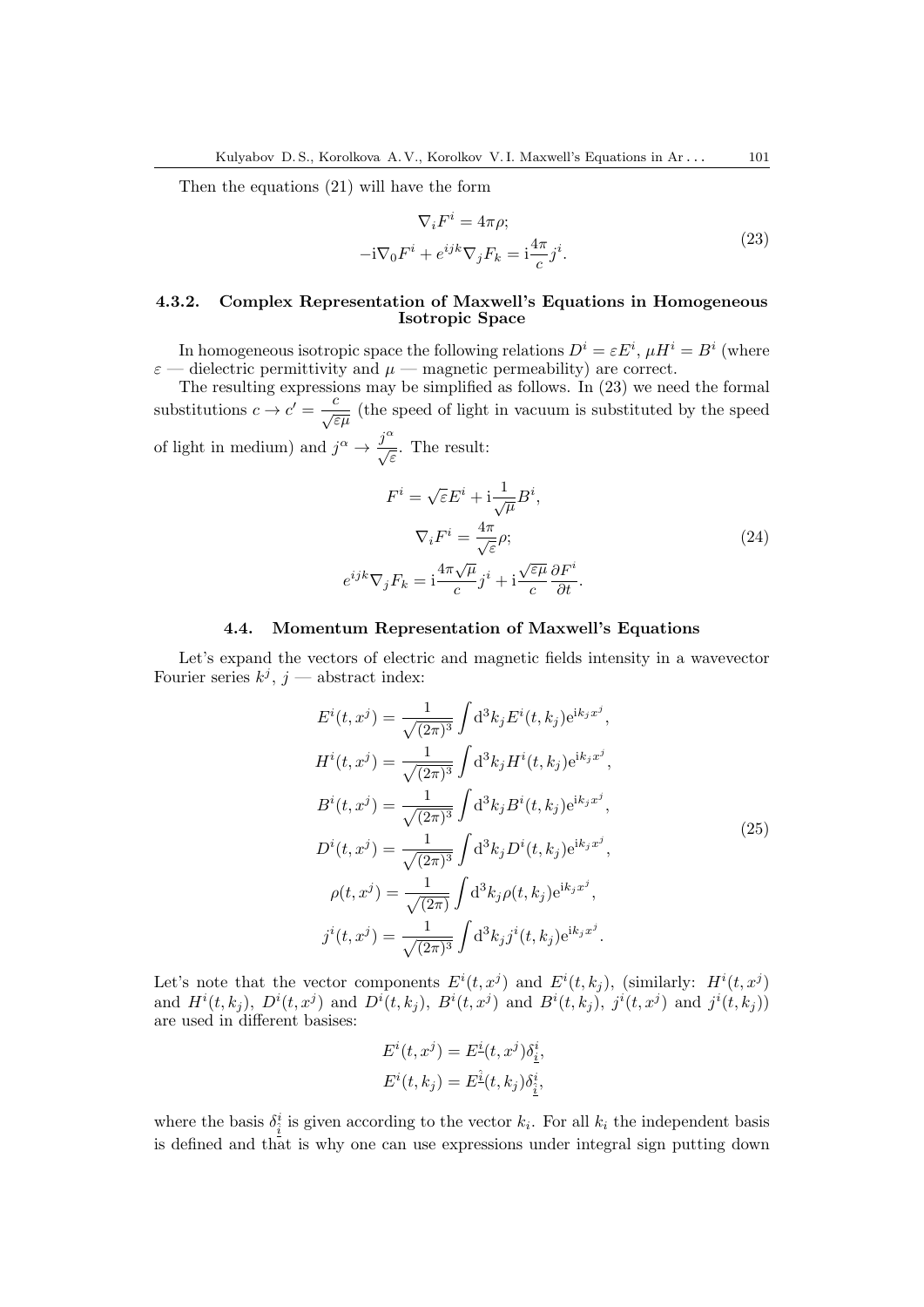Maxwell's equations from (25):

$$
i\frac{1}{\sqrt{|g^{(3)}|}}\varepsilon^{ijk}k_jE_k(t,k_j) = -\frac{1}{c}\partial_tB^i(t,k_j),
$$
  
\n
$$
i\frac{1}{\sqrt{|g^{(3)}|}}\varepsilon^{ijk}k_jH_k(t,k_j) = \frac{1}{c}\partial_tD^i(t,k_j) + \frac{4\pi}{c}j^i(t,k_j),
$$
  
\n
$$
ik_iD^i(t,k_j) = 4\pi\rho(t,k_j),
$$
  
\n
$$
ik_iB^i(t,k_j) = 0.
$$
\n(26)

Because of the complex form of the resulting equations the complex form of Maxwell's equations (18) is recommended to use

$$
F^{i}(t, x^{j}) = \frac{1}{\sqrt{(2\pi)^{3}}} \int d^{3}k_{j} F^{i}(t, k_{j}) e^{ik_{j}x^{j}},
$$
  
\n
$$
G^{i}(t, x^{j}) = \frac{1}{\sqrt{(2\pi)^{3}}} \int d^{3}k_{j} G^{i}(t, k_{j}) e^{ik_{j}x^{j}},
$$
  
\n
$$
\rho(t, x^{j}) = \frac{1}{\sqrt{(2\pi)}} \int d^{3}k_{j} \rho(t, k_{j}) e^{ik_{j}x^{j}},
$$
  
\n
$$
j^{i}(t, x^{j}) = \frac{1}{\sqrt{(2\pi)^{3}}} \int d^{3}k_{j} j^{i}(t, k_{j}) e^{ik_{j}x^{j}}.
$$
\n(27)

**Remark.** In terms of classical electrodynamics vectors  $E^j$ ,  $H^j$ ,  $B^j$ ,  $D^j$  decompositions in wavevector  $k^j$  Fourier series correspond to these vectors decomposition in momentum Fourier series in quantum mechanics. That is why the representation (26) may be considered as momentum representation.

## 4.5. Spinor Form of Maxwell's Equations

The tensor of electromagnetic field  $F_{\alpha\beta}$  and its components  $F_{\alpha\beta}$ ,  $\alpha$ ,  $\beta = \overline{0,3}$  may be considered in spinor form [2, p. 153] (and similarly for  $G_{\alpha\beta}$ ):

$$
F_{\alpha\beta} = F_{AA'BB'};
$$
  
\n
$$
F_{\underline{\alpha}\underline{\beta}} = F_{\underline{A}\underline{A'B}} \underline{B'g_{\underline{\alpha}}}^{\underline{A}\underline{A'}g_{\underline{\beta}}} \underline{B\underline{B'}}', \quad \underline{A}, \underline{A'}, \underline{B}, \underline{B'} = \overline{0, 1}, \quad \underline{\alpha}, \underline{\beta} = \overline{0, 3},
$$
\n(28)

where  $g_{\alpha}^{\phantom{\alpha} A}{}^A$ ',  ${\alpha}=\overline{0,3},$  — Infeld–Van der Waerden symbols defined in real spinor basis  $\varepsilon_{\underline{A}\,\underline{B}}$  in the following way [2, p. 161]:

$$
g_{\underline{\alpha}}{}^{\underline{A}\underline{A}'} := g_{\underline{\alpha}}{}^{\alpha} \varepsilon_A{}^{\underline{A}} \varepsilon_{A'}{}^{\underline{A}'}, \quad g_{\underline{A}\underline{A}'}{}^{\underline{\alpha}} := g^{\underline{\alpha}}{}_{\alpha} \varepsilon^A{}_{\underline{A}} \varepsilon^{A'}{}_{\underline{A}'}, \tag{29}
$$

$$
\varepsilon_{\underline{A}\,\underline{B}} = \varepsilon_{\underline{A}'\,\underline{B}'} = \begin{pmatrix} 0 & 1 \\ -1 & 0 \end{pmatrix}, \quad \varepsilon_{\underline{A}}{}^A \varepsilon_A{}^{\underline{B}} = \varepsilon_{\underline{A}}{}^{\underline{B}} = \begin{pmatrix} 1 & 0 \\ 0 & 1 \end{pmatrix}.
$$
 (30)

Let's write Maxwell's equations using the spinors.

The tensor  $F_{\alpha\beta}$  is real and antisymmetric, it can be represented in the form

$$
F_{\alpha\beta} = \varphi_{AB} \varepsilon_{A'B'} + \varepsilon_{AB} \bar{\varphi}_{A'B'},\tag{31}
$$

where  $\varphi_{AB}$  is a spinor of electromagnetic field:

$$
\varphi_{AB} := \frac{1}{2} F_{ABC'}^{\phantom{A'}C'} = \frac{1}{2} F_{AA'BB'} \varepsilon^{A'B'} = \frac{1}{2} F_{\alpha\beta} \varepsilon^{A'B'}.
$$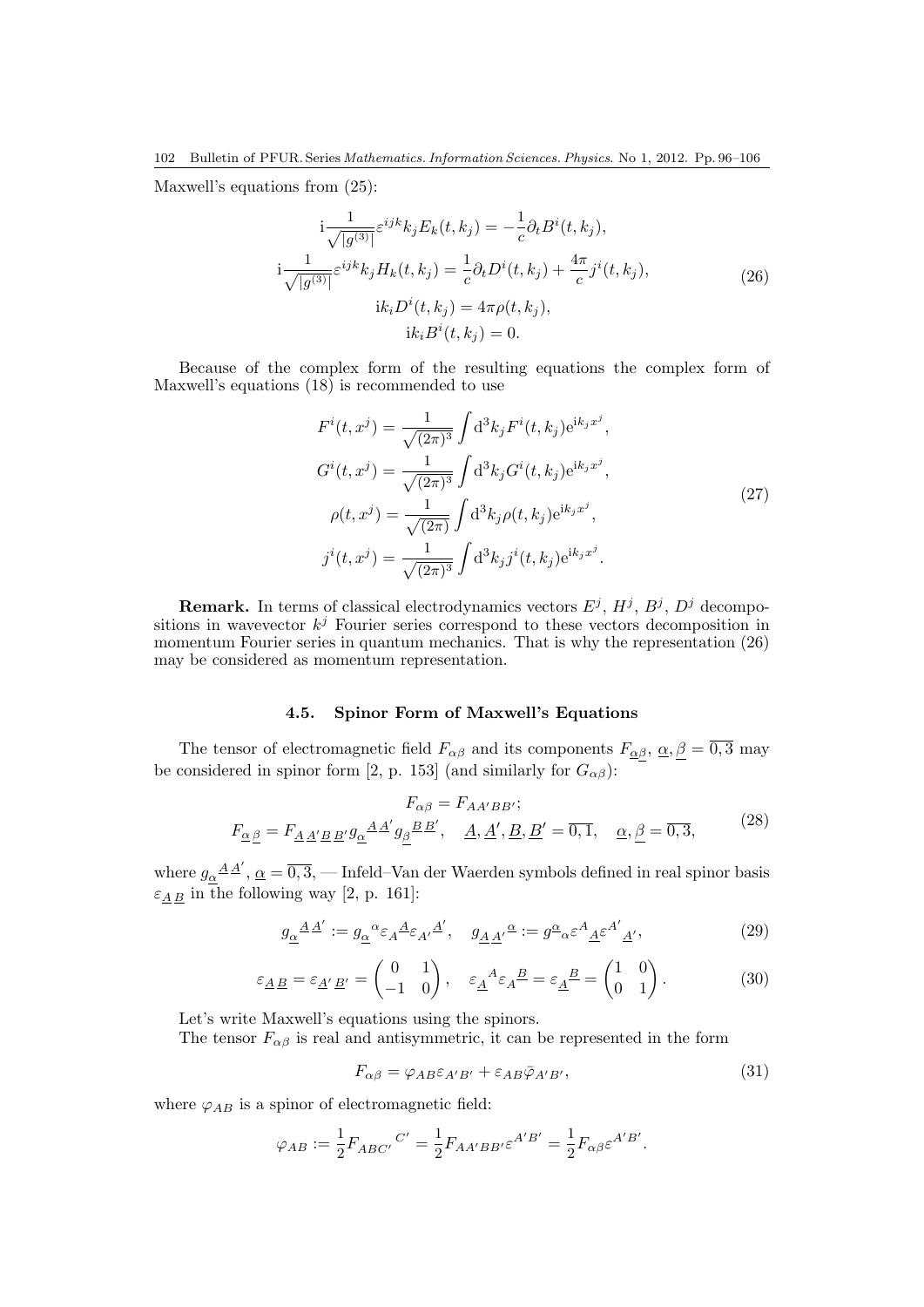Similarly

$$
G_{\alpha\beta} = \gamma_{AB} \varepsilon_{A'B'} + \varepsilon_{AB} \bar{\gamma}_{A'B'},\tag{32}
$$

$$
{}^*G^{\alpha\beta} = -i\gamma^{AB}\varepsilon^{A'B'} + i\varepsilon^{AB}\bar{\gamma}^{A'B'}.
$$
\n(33)

Replacing in (12) abstract indices  $\alpha$  by  $AA'$  and  $\beta$  by  $BB'$ , we can write:

$$
\nabla_{AA'} F^{AA'BB'} = \frac{4\pi}{c} j^{BB'}.
$$

Using (31) we will get

$$
\nabla^{AB'} \varphi_A^B + \nabla^{BA'} \varphi_{A'}^{B'} = \frac{4\pi}{c} j^{BB'}.
$$
\n(34)

Similarly, from (14) and (33) it follows

$$
\nabla^{A'B}\gamma_B^A - \nabla^{AB'}\bar{\gamma}_{B'}^{A'} = 0.
$$
\n(35)

In so doing the system of Maxwell's equations can be written as

$$
\nabla^{AB'} \varphi_A^B + \nabla^{BA'} \varphi_{A'}^{B'} = \frac{4\pi}{c} j^{BB'},
$$
  

$$
\nabla^{A'B} \gamma_B^A - \nabla^{AB'} \bar{\gamma}_{B'}^{A'} = 0.
$$
 (36)

The spinor form of Maxwell's equations system in vacuum can be written in the form of one equation [2, p. 385]:

$$
\nabla^{AB'} \varphi_A^B = \frac{2\pi}{c} j^{BB'}.
$$
\n(37)

The components of electromagnetic field spinor:

$$
\varphi_{\underline{A}\,\underline{B}} = \frac{1}{2} F_{\underline{\alpha}\underline{\beta}} \varepsilon^{\underline{A}'\,\underline{B}'} g^{\underline{\alpha}}{}_{\underline{A}\,\underline{A}'} g^{\underline{\beta}}{}_{\underline{B}\,\underline{B}'}, \quad \underline{A}, \underline{A}', \underline{B}, \underline{B}' = \overline{0,1}, \quad \underline{\alpha}, \underline{\beta} = \overline{0,3}.
$$

Using the equations (29), (30) and notation  $F_i = E_i - iB^i$ , we will get [2, p. 386]:

$$
\varphi_{00} = \frac{1}{2} (F_1 - iF_2), \quad \varphi_{01} = \varphi_{10} = -\frac{1}{2} F_3, \quad \varphi_{11} = -\frac{1}{2} (F_1 + iF_2).
$$

# 5. Maxwell's Equations Presentation in Some Coordinate Systems

#### 5.1. Maxwell's Equations in Cylindric Coordinate System

Due to the standard ISO 31-11 the coordinates  $(x^1, x^2, x^3)$  are denoted as  $(\rho, \varphi, z)$ . In order to avoid some collisions with charge density symbol  $\rho$  the following notation  $(r, \varphi, z)$  will be used.

The law of coordinate transition from Cartesian coordinates to cylindric ones:

$$
\begin{cases}\n x = r \cos \varphi, \\
 y = r \sin \varphi, \\
 z = z.\n\end{cases}
$$
\n(38)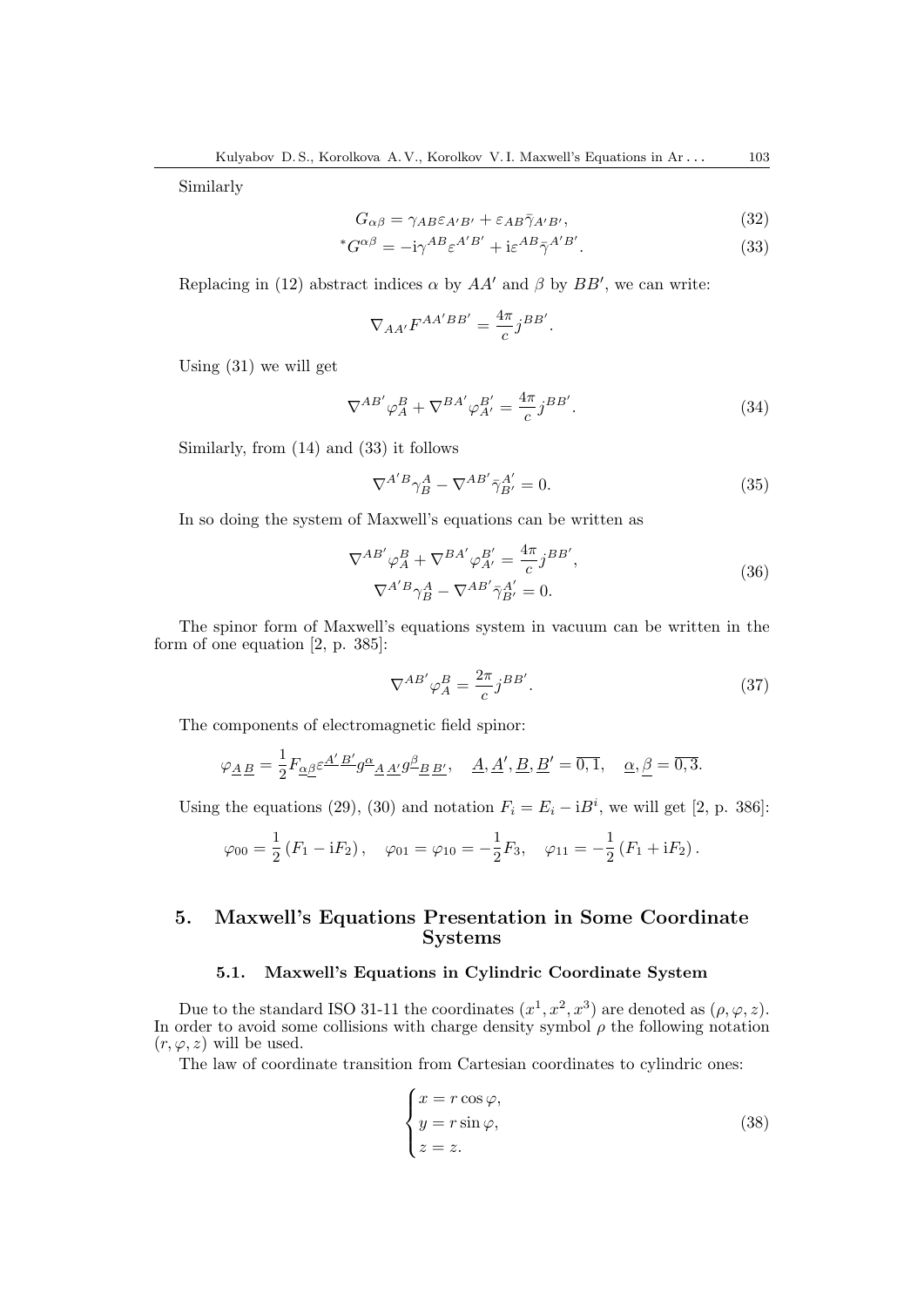The law of coordinate transition from cylindric coordinates to Cartesian ones:

$$
\begin{cases}\nr = \sqrt{x^2 + y^2}, \\
\varphi = \arctg\left(\frac{y}{x}\right), \\
z = z.\n\end{cases}
$$
\n(39)

The metric tensor:

$$
g_{ij} = \begin{pmatrix} 1 & 0 & 0 \\ 0 & r^2 & 0 \\ 0 & 0 & 1 \end{pmatrix}, \quad g^{ij} = \begin{pmatrix} 1 & 0 & 0 \\ 0 & 1/r^2 & 0 \\ 0 & 0 & 1 \end{pmatrix}.
$$
 (40)

$$
\sqrt{g} = r.\tag{41}
$$

Lame coefficients:  $h_1 \equiv h_r = 1$ ,  $h_2 \equiv h_\varphi = r$ ,  $h_3 \equiv h_z = 1$ . Maxwell's equations in cylindric coordinates  $(r, \varphi, z)$ :

$$
\frac{1}{r} \left[ \partial_{\underline{j}} E_{\underline{k}} - \partial_{\underline{k}} E_{\underline{j}} \right] = -\frac{1}{c} \partial_t B^{\underline{i}}, \quad \underline{i}, \underline{j}, \underline{k} = \overline{1, 3},
$$
\n
$$
\frac{1}{r} \left[ \partial_{\underline{j}} H_{\underline{k}} - \partial_{\underline{k}} H_{\underline{j}} \right] = -\frac{1}{c} \partial_t D^{\underline{i}} + \frac{4\pi}{c} j^{\underline{i}}, \quad \underline{i}, \underline{j}, \underline{k} = \overline{1, 3},
$$
\n
$$
\frac{1}{r} \partial_{\underline{i}} (r D^{\underline{i}}) = 4\pi \rho, \quad \underline{i} = \overline{1, 3},
$$
\n
$$
\frac{1}{r} \partial_{\underline{i}} (r B^{\underline{i}}) = 0, \quad \underline{i} = \overline{1, 3}.
$$
\n(42)

The final result after some rearrangements:

$$
\frac{1}{r} [\partial_{\varphi} E_3 - \partial_z E_2] = -\frac{1}{c} \partial_t B^1,
$$
  
\n
$$
\frac{1}{r} [\partial_z E_1 - \partial_r E_3] = -\frac{1}{c} \partial_t B^2,
$$
  
\n
$$
\frac{1}{r} [\partial_r E_2 - \partial_{\varphi} E_1] = -\frac{1}{c} \partial_t B^3,
$$
  
\n
$$
\frac{1}{r} [\partial_{\varphi} H_3 - \partial_z H_2] = -\frac{1}{c} \partial_t D^1 + \frac{4\pi}{c} j^1,
$$
  
\n
$$
\frac{1}{r} [\partial_z H_1 - \partial_r H_3] = -\frac{1}{c} \partial_t D^2 + \frac{4\pi}{c} j^2,
$$
  
\n
$$
\frac{1}{r} [\partial_r H_2 - \partial_{\varphi} H_1] = -\frac{1}{c} \partial_t D^3 + \frac{4\pi}{c} j^3,
$$
  
\n
$$
\frac{1}{r} D^1 + \frac{\partial D^1}{\partial r} + \frac{\partial D^2}{\partial \varphi} + \frac{\partial D^3}{\partial z} = 4\pi \rho,
$$
  
\n
$$
\frac{1}{r} B^1 + \frac{\partial B^1}{\partial r} + \frac{\partial B^2}{\partial \varphi} + \frac{\partial B^3}{\partial z} = 0.
$$
  
\n(43)

## 5.2. Maxwell's equations in Spherical Coordinate System

Due to standard ISO 31-11 coordinates  $(x^1, x^2, x^3)$  are denoted as  $(r, \vartheta, \varphi)$ . The law of coordinate transition from Cartesian coordinates to spherical ones:

$$
\begin{cases}\n x = r \sin \vartheta \cos \varphi, \\
 y = r \sin \vartheta \sin \varphi, \\
 z = r \cos \vartheta.\n\end{cases}
$$
\n(44)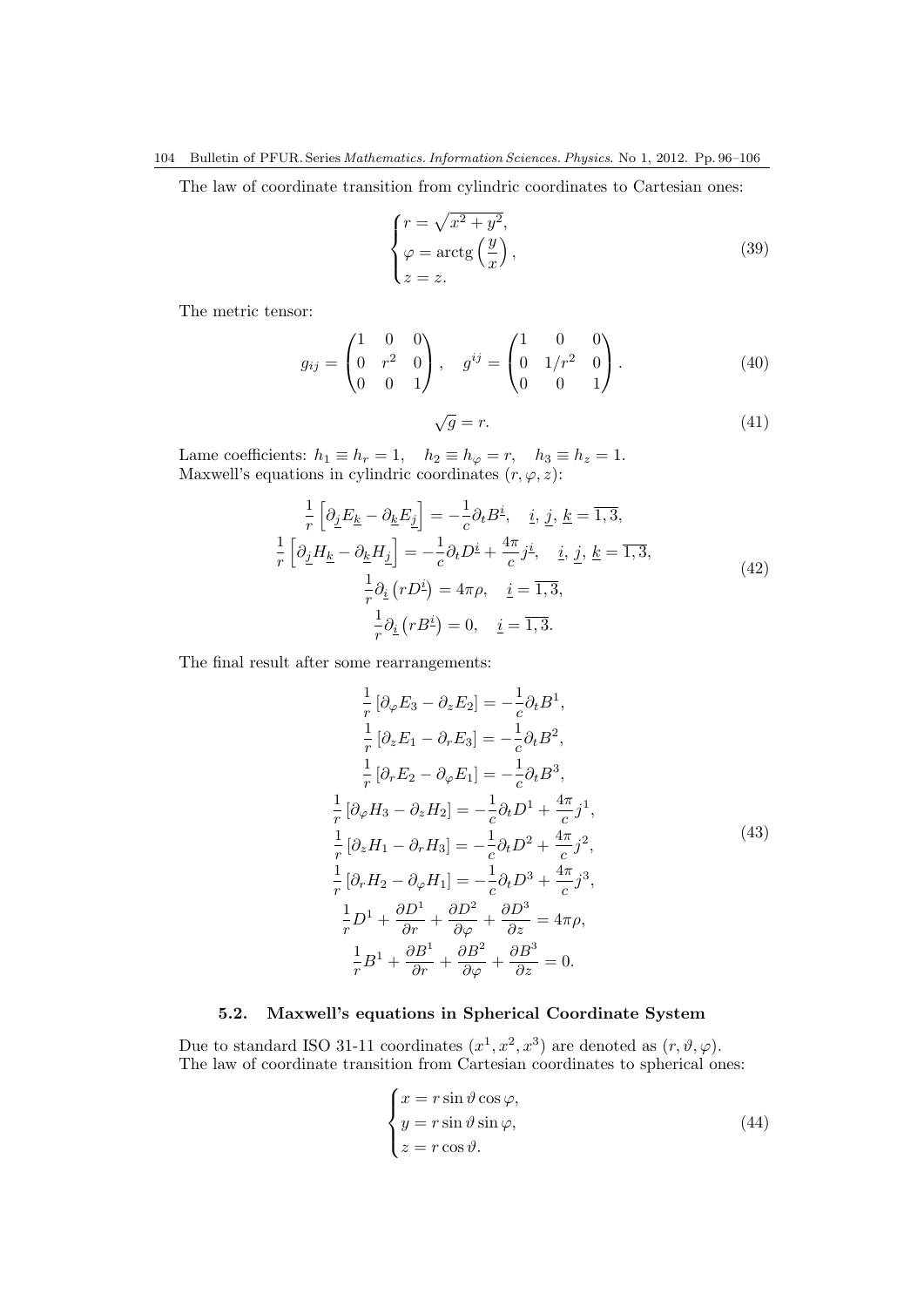The law of coordinate transition from spherical coordinates to Cartesian ones:

$$
\begin{cases}\n r = \sqrt{x^2 + y^2 + z^2}, \\
 \vartheta = \arccos\left(\frac{z}{\sqrt{x^2 + y^2 + z^2}}\right) = \arctg\left(\frac{\sqrt{x^2 + y^2}}{z}\right), \\
 \varphi = \arctg\left(\frac{y}{x}\right).\n\end{cases} (45)
$$

The metric tensor:

$$
g_{ij} = \begin{pmatrix} 1 & 0 & 0 \\ 0 & r^2 & 0 \\ 0 & 0 & r^2 \sin^2 \vartheta \end{pmatrix}, \quad g^{ij} = \begin{pmatrix} 1 & 0 & 0 \\ 0 & \frac{1}{r^2} & 0 \\ 0 & 0 & \frac{1}{r^2 \sin^2 \vartheta} \end{pmatrix}
$$
(46)

$$
\sqrt{g} = r^2 \sin \vartheta. \tag{47}
$$

Lame coefficients:  $h_1 \equiv h_r = 1$ ,  $h_2 \equiv h_\vartheta = r$ ,  $h_3 \equiv h_\varphi = r \sin \vartheta$ . Maxwell's equations in spherical coordinates  $(r, \vartheta, \varphi)$ :

$$
\frac{1}{r^2 \sin \varphi} \left[ \partial_{\underline{I}} E_{\underline{k}} - \partial_{\underline{k}} E_{\underline{j}} \right] = -\frac{1}{c} \partial_t B^{\underline{i}}, \quad \underline{i}, \, \underline{j}, \, \underline{k} = \overline{1, 3},
$$
\n
$$
\frac{1}{r^2 \sin \varphi} \left[ \partial_{\underline{j}} H_{\underline{k}} - \partial_{\underline{k}} H_{\underline{j}} \right] = -\frac{1}{c} \partial_t D^{\underline{i}} + \frac{4\pi}{c} j^{\underline{i}}, \quad \underline{i}, \, \underline{j}, \, \underline{k} = \overline{1, 3},
$$
\n
$$
\frac{1}{r^2 \sin \varphi} \partial_{\underline{i}} (r D^{\underline{i}}) = 4\pi \rho, \quad \underline{i} = \overline{1, 3},
$$
\n
$$
\frac{1}{r^2 \sin \varphi} \partial_{\underline{i}} (r B^{\underline{i}}) = 0, \quad \underline{i} = \overline{1, 3}.
$$
\n
$$
\frac{1}{r^2 \sin \vartheta} \left[ \partial_{\vartheta} E_3 - \partial_{\varphi} E_2 \right] = -\frac{1}{c} \partial_t B^1,
$$
\n
$$
\frac{1}{r^2 \sin \vartheta} \left[ \partial_{\varphi} E_1 - \partial_r E_3 \right] = -\frac{1}{c} \partial_t B^2,
$$
\n
$$
\frac{1}{r^2 \sin \vartheta} \left[ \partial_r E_2 - \partial_{\vartheta} E_1 \right] = -\frac{1}{c} \partial_t B^3,
$$
\n
$$
\frac{1}{r^2 \sin \vartheta} \left[ \partial_{\vartheta} H_3 - \partial_{\varphi} H_2 \right] = -\frac{1}{c} \partial_t D^1 + \frac{4\pi}{c} j^1,
$$
\n
$$
\frac{1}{r^2 \sin \vartheta} \left[ \partial_{\varphi} H_1 - \partial_r H_3 \right] = -\frac{1}{c} \partial_t D^2 + \frac{4\pi}{c} j^2,
$$
\n
$$
\frac{1}{r^2 \sin \vartheta} \left[ \partial_r H_2 - \partial_{\vartheta} H_1 \right] = -\frac{1}{c} \partial_t D^3 + \frac{4\pi}{c} j^3,
$$
\n
$$
\frac{2
$$

## 6. Conclusion

The main results of the article are:

- 1. It is shown that the usage of tensorial formalism instead of vectorial one for Maxwell's equations may simplify mathematical expressions (particularly in non-Cartesian coordinate systems).
- 2. The connection between tensorial and vectorial formalisms is shown.